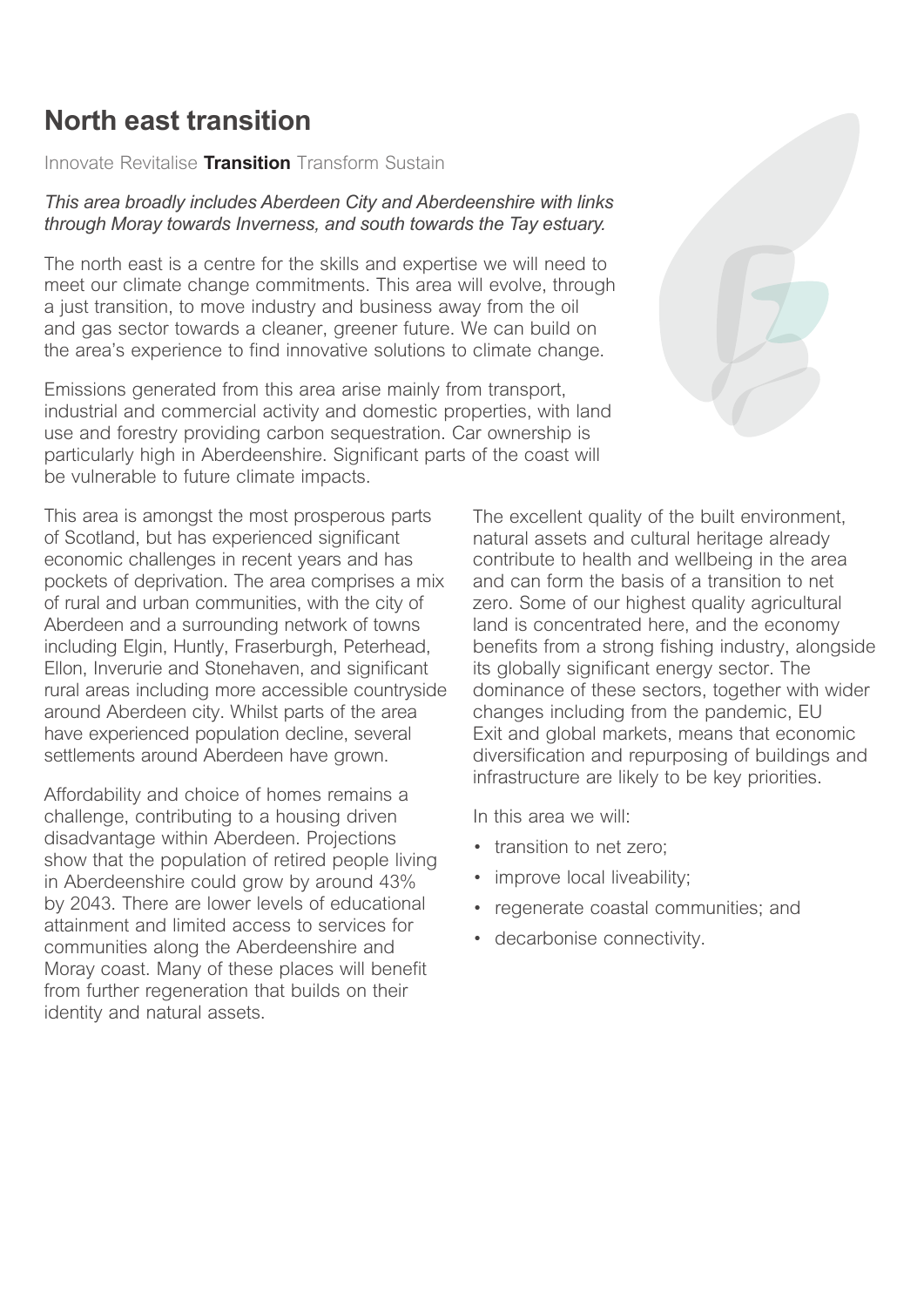# **North east transition**

### Legend



Strategic maritime routes



Strategic connection

Blue economy

Transmission infrastructure

### Liveable places

- National Walking, Cycling and Wheeling  $\sqrt{2}$ Network
- Urban Mass / Rapid Transit Networks Aberdeen, Edinburgh and Glasgow
- Circular Economy Material Management  $\binom{5}{5}$ Facilities
- Digital Fibre Network  $\odot$

#### **Productive places**

- $\odot$ **Industrial Green Transition Zones**
- Pumped Hydro Storage  $\odot$
- **Strategic Renewable Electricity Generation**  $\bigcirc$ and Transmission Infrastructure

#### **Distinctive places**

Aberdeen Harbour  $\overline{15}$ 

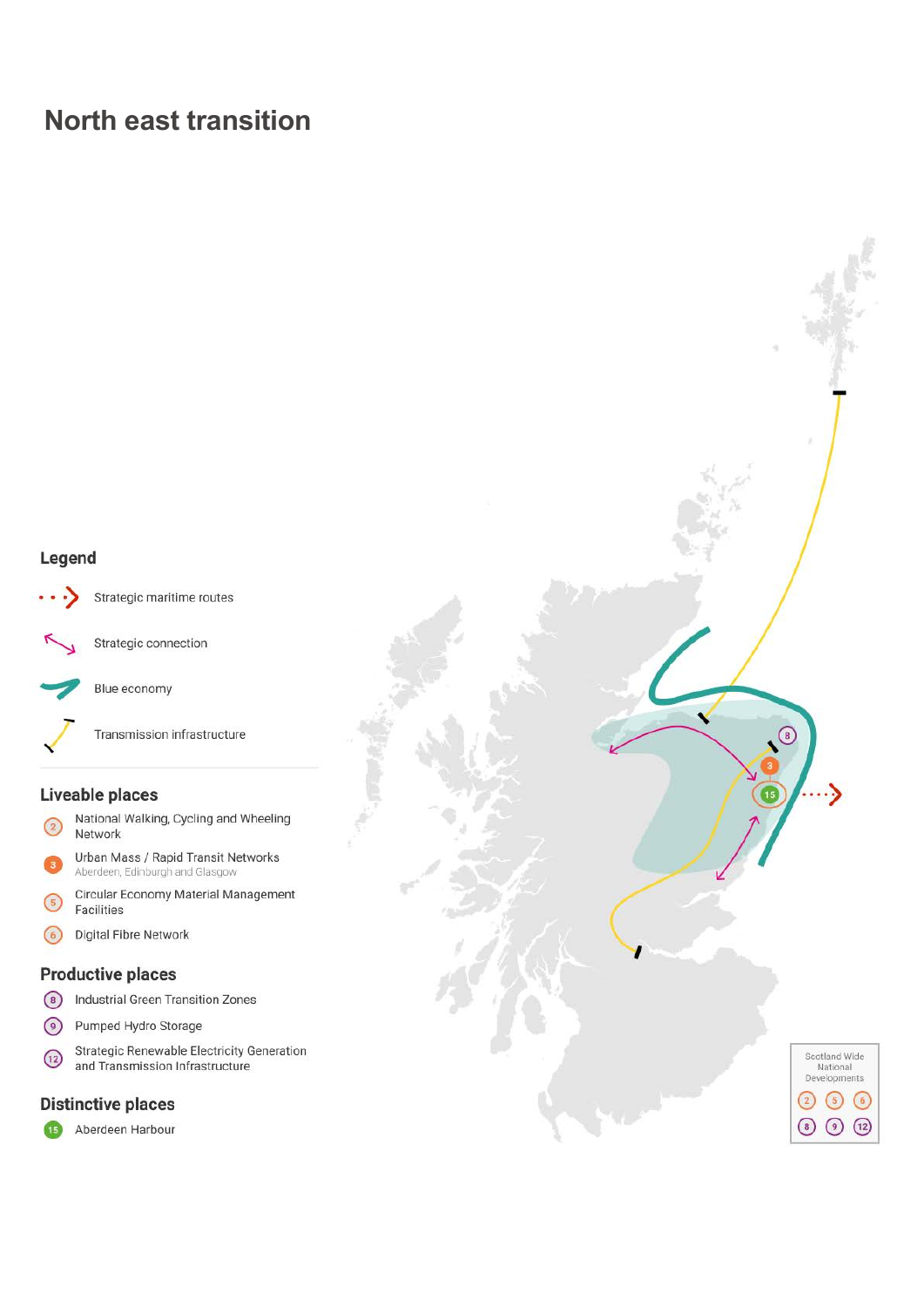# **Actions**

# **9. Transition to net zero**

*Action is required to tackle industrial emissions and transition towards a greener future that benefits existing communities and attracts further investment. Rich in natural assets, this area, along with the wider Moray and Cromarty Firths, has built on its oil and gas experience to pioneer new technologies. This makes it a uniquely investable proposition that could benefit Scotland as a whole.*

*Greener energy choices, including hydrogen and offshore renewables, have a natural home here and will be at the heart of the area's future wellbeing economy. Investment opportunities focus on the green and blue economy and energy innovation. Significant infrastructure will be required to deliver a hydrogen network*  for Scotland, including repurposing of existing *facilities and the creation of new capacity. £62 million in the Energy Transition Fund is supporting four projects to protect existing jobs and create new jobs in the North East, and across Scotland, by opening up opportunities through energy transition and harnessing private sector funding. This funding aligns with the Aberdeen City Region Deal and continuing support for retraining and skills development. Ports and harbours throughout the area are key assets in the blue economy. As offshore renewables are an important part of Scotland's energy transition, there will be a need to align terrestrial and marine development so as to maximise the potential of this sector.*

*The relocation of some activity at Aberdeen Harbour to the south harbour has been an important element in planning for the future. Further investment will help to realise its full potential as a low-carbon hub and gateway. This is also a significant opportunity to improve urban liveability by unlocking waterfront sites for mixed use development close to the city centre. Local people will need to be involved in deciding how potentially significant industrial and business activity can be accommodated alongside regenerating a vibrant, redesigned city centre in the coming years.*

*It is essential that environmental impacts arising from relocation of the harbour and new construction are carefully managed in a way that recognises the location's natural assets and sensitivities. We expect the local development plan and development management decisions, informed by the required impact assessments, to play a crucial role in guiding future development and mitigating any environmental effects to an acceptable level.*

## **10. Improve local liveability**

*A new focus on local living could help to address the high levels of car ownership and respond to the area's dispersed settlement pattern. Growth corridors extending from the city to Peterhead, Huntly and Laurencekirk will be a focus for future development, and strategic sites include new communities at Chapelton, Grandhome and Countesswells. There is significant potential to promote more compact growth by making better use of brownfield sites and increasing density.*

*There will be benefits for people of all ages arising from an increase in local living and a shift towards 20 minute neighbourhoods. The area's towns contribute to its sense of place and further town centre regeneration will help communities to adapt to current challenges and future change. Service provision also needs to reflect the area's character. Several new or extended primary and secondary schools and community facilities are planned and the area will support wider rural communities by hosting a new centre of excellence for rural and remote medicine and social care. Access to good-quality open space and opportunities for local food growing, including allotments and community orchards, can benefit health and wellbeing and tackle inequalities as an integral part of placemaking.*

*The area's growth strategy includes a commitment to building with nature by creating multifunctional blue and green networks and improving green spaces in and around settlements, connecting with the national longdistance cycling and walking network and facilitating active travel. Community-led climate action projects will help to provide locally-driven solutions. A new water supply and waste-water systems will play an important role in building long-term resilience.*